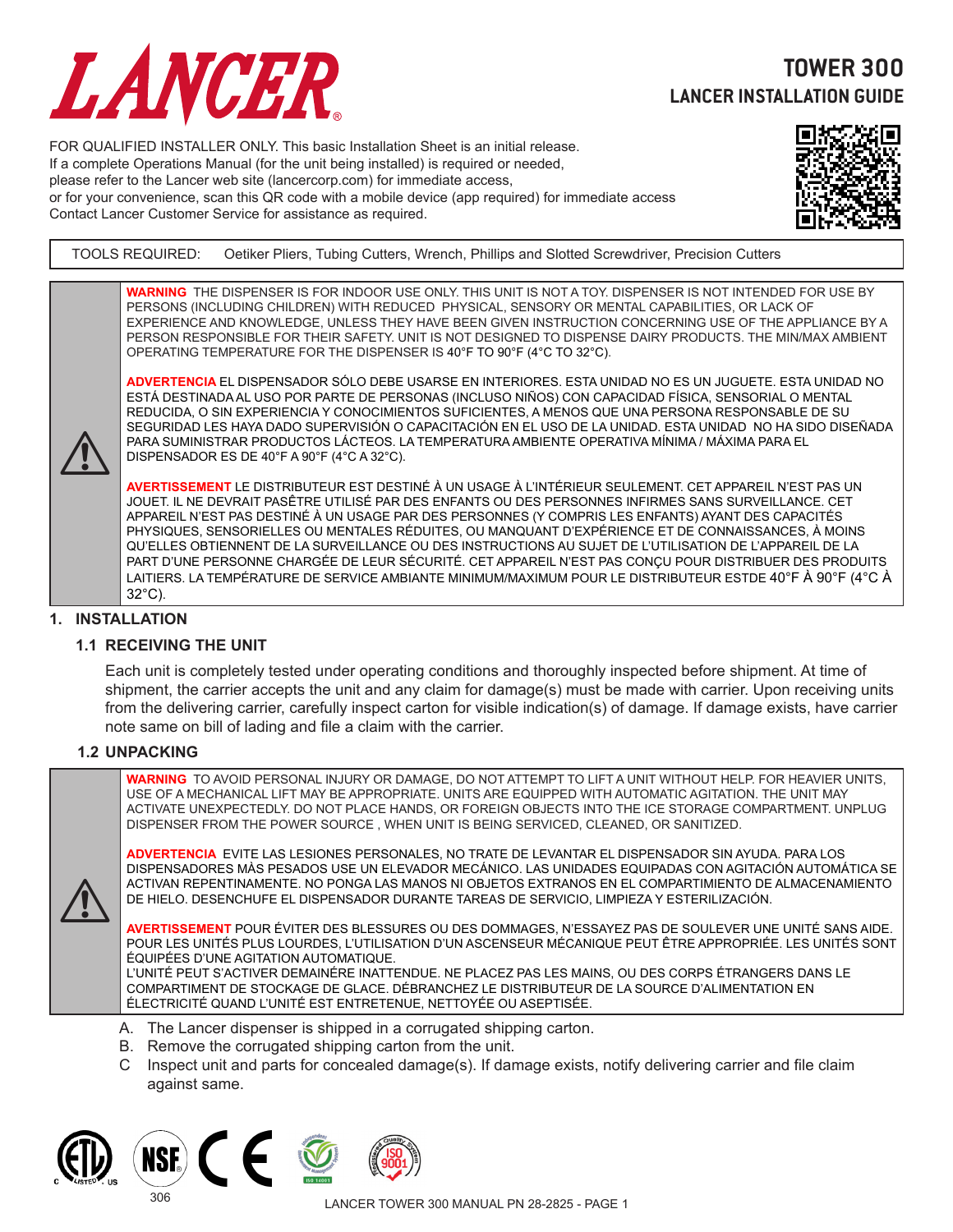# **1.3 SELECTING A COUNTER LOCATION**

 A. Select a counter location which is close to a properly grounded electrical outlet, and a water supply that meets the requirements specified in Section 1.4 below.

# **1.4 WATER SUPPLY**



**CAUTION** FAILURE TO LIMIT WATER PRESSURE TO 50 PSI (0.345 MPA) WILL RESULT IN IMPROPER PERFORMANCE OF THE DISPENSER.

**PRECAUCIÓN** FALTA DE LIMITAR LA PRESIÓN DE AGUA PARA 50 PSI (0.345 MPA) DARÁ LUGAR A INADECUADO EJECUCIÓN DEL DISTRIBUIDOR.

**ATTENTION** DÉFAUT DE LIMITER LA PRESSION DE L'EAU A 50 LPC (0,345 MPA) ENTRAÎNERA MAUVAISE PERFORMANCE DU DISTRIBUTEUR.

 A. An adequate potable water supply must be provided. The water supply line must be at least a 3/8 inch (9.525 mm) pipe with a minimum of 20 PSI (0.138 MPA line pressure, but not exceeding a maximum of 50 PSI (0.345 MPA). Water pressure exceeding 50 PSI (0.345 MPA) must be reduced to 50 PSI with a pressure regulator.

**CAUTION** A FILTER IN THE WATER LINE MUST BE USED IF THE WATER SUPPLY CONTAINS ANY APPRECIABLE AMOUNT OF SILT, SAND, OR ANY OTHER DEBRIS. FAILURE TO DO SO CAN RESULT IN EQUIPMENT DAMAGE.



 $\mathbb{A}$ 

**PRECAUCIÓN** UN FILTRO EN LA LÍNEA DE AGUA DEBE UTILIZAR SI EL SUMINISTRO DE AGUA CONTIENE NINGUNA APRECIABLE CANTIDAD DE LIMO, ARENA Y CUALQUIER OTRO DESPERDICIO. NO HACERLO PUEDE PROVOCAR DAÑOS EN EL EQUIPO.

**ATTENTION** UN FILTRE DANS LA CONDUITE D'EAU DOIT ÊTRE UTILISÉE SI L'APPROVISIONNEMENT EN EAU CONTIENT DES QUANTITÉ APPRÉCIABLE DE LIMON, DE SABLE, OU TOUTE AUTRE DÉBRIS. NE PAS S'Y CAN PROVOQUER DES DOMMAGES MATÉRIELS.

 B. The Carbonator Pump is equipped with a Strainer and a Tee on the outlet side for a plain water Valve (if required), but a water supply containing any appreciable quantity of silt, fine sand, or other debris requires a Filter ahead of the Unit. The Filter cartridge must be cleaned periodically, depending upon the condition of the water. Failure to do so may starve the Pump and cause it to burn out; thereby, voiding the equipment warranty

#### **1.5 ELECTRICAL SUPPLY**

**GROUNDING WARNING** THE DISPENSER MUST BE PROPERLY ELECTRICALLY GROUNDED TO AVOID SERIOUS INJURY OR FATAL ELECTRICAL SHOCK. THE POWER CORD HAS A THREE-PRONG GROUNDED PLUG. IF A THREE-HOLE GROUNDED ELECTRICAL OUTLET IS NOT AVAILABLE, USE AN APPROVED METHOD TO GROUND THE UNIT. FOLLOW ALL LOCAL ELECTRICAL CODES WHEN MAKING CONNECTIONS. EACH DISPENSER MUST HAVE A SEPARATE ELECTRICAL CIRCUIT. DO NOT USE EXTENSION CORDS. DO NOT CONNECT MULTIPLE ELECTRICAL DEVICES ON THE SAME OUTLET.

**ADVERTENCIA, PUESTA A TIERRA** ES NECESARIO PONER A TIERRA ELÉCTRICAMENTE EL DISPENSADOR PARA EVITAR LESIONES GRAVES E INCLUSO ELECTROCHOQUES FATALES. EL CABLE DE ALIMENTACIÓN TIENE UN ENCHUFE PUESTO A TIERRA DE 3 CLAVIJAS. SI NO SE DISPONE DE UN TOMA ELÉCTRICO CONECTADO A TIERRA DE TRES AGUJEROS, USE UN MÉTODO APROBADO PARA PONER A TIERRA LA UNIDAD. AL HACER LAS CONEXIONES, RESPETE TODOS LOS CÓDIGOS ELÉCTRICOS LOCALES. CADA DISPENSADOR DEBE TENER UN CIRCUITO ELÉCTRICO INDEPENDIENTE. NO USE CABLES DE EXTENSIÓN. NO CONECTE VARIOS DISPOSITIVOS ELÉCTRICOS AL MISMO TOMACORRIENTE.

**EXIGENCES DE MISE À LA TERRE** LA DISTRIBUTRICE DOIT ÊTRE MISE À LA TERRE ÉLECTRIQUEMENT CORRECTEMENT POUR ÉVITER DES BLESSURES GRAVES OU UNE DÉCHARGE ÉLECTRIQUE MORTELLE. LE CORDON D'ALIMENTATION A UNE FICHE À TROIS BRANCHES MISE À LA TERRE. SI AUCUNE PRISE DE COURANT ÉLECTRIQUE À TROIS TROUS N'EST DISPONIBLE, UTILISEZ UNE MÉTHODE APPROUVÉE POUR METTRE L'UNITÉ À LA TERRE. RESPECTEZ TOUS LES CODES ÉLECTRIQUES LOCAUX LORSQUE VOUS FAITES DES CONNEXIONS. CHAQUE DISTRIBUTRICE DOIT AVOIR UN CIRCUIT ÉLECTRIQUE SÉPARÉ. N'UTILISEZ PAS DE CORDONS PROLONGATEURS. NE BRANCHEZ PAS PLUSIEURS APPAREILS ÉLECTRIQUES À LA MÊME PRISE DE COURANT.

 A. A standard 15 AMP, 110 VAC, 60 Hz, single phase electrical power outlet with a ground connector should be provided for the operation of the unit

# **1.6 SYRUP CONTAINERS**

- A. When the unit is used in the Coca-Cola Company installations, the syrup containers are to be attached as outlined in the appropriate Coca-Cola Company Service Manual.
- B. For other installations, the syrup containers, sold as an accessory, are stainless steel with a capacity of five gallons. They are equipped with a CO2 gas quick disconnect fitting and a syrup quick disconnect fitting. The standard syrup outlet is a 1/4 inch (6.350 mm) male flare (MF). A low pressure regulator manifold (an accessory) may be mounted on the wall above the syrup tanks.
- C. The inlets on the unit, located behind the splash plate, are tagged or coded to the proper valves. When making the connection to these inlets, provide a good, tight, leak-free joint to prevent twisting the tubing.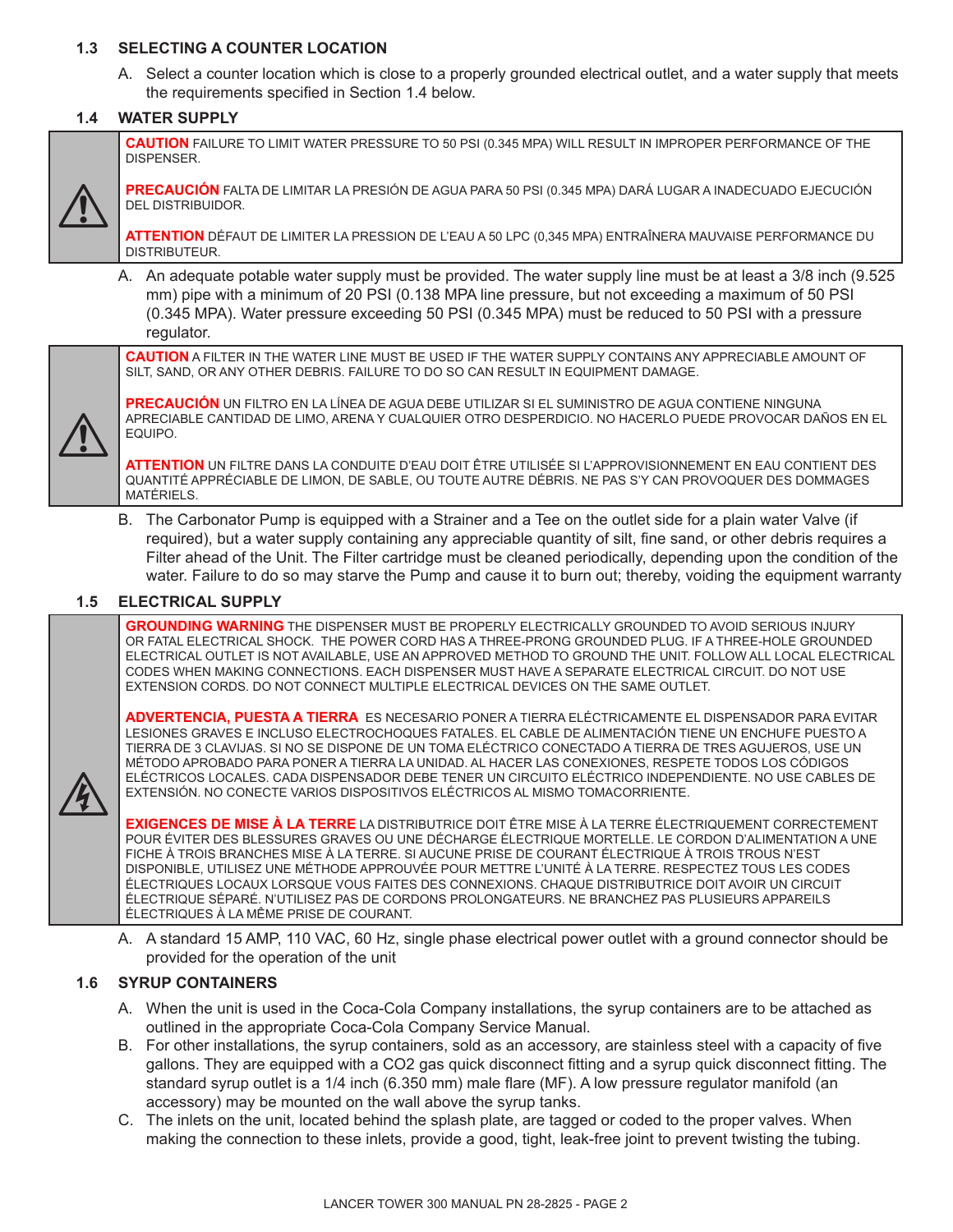### **1.7 INSTALLATION OF THE UNIT**

- A Inspect the counter location where the unit is to be installed.
- B. Verify that the unit will fit in the desired location.

**NOTE:** See counter cutout template which is included in the shipping carton.

C. After the counter cutout is complete, the unit may be secured to the counter.

#### **1.8 CONNECTION OF THE UNIT**

- A. Position the CO2 gas tank in location. Assemble high pressure regulator to CO2 gas tank and run jumper line to low pressure regulator.
- B. Attach the CO2 gas line to the carbonator by attaching the line from the high pressure regulator to the single check valve marked "gas" on top of the carbonator tank. The setting of the high pressure CO2 gas regulator should be 90 PSI (0.621 MPA) to 110 PSI (0.758 MPA).

**WARNING** DO NOT TURN ON THE CO2 SUPPLY AT THIS TIME.

**ADVERTENCIA** NO CONECTE TODAVÍA LA ALIMENTACIÓN DE CO2.

**AVERTISSEMENT** N'OUVREZ PAS L'ALIMENTATION EN CO2 À CE MOMENT.

- C. Position the syrup tanks in the desired location. Attach the CO2 gas lines leading from the low pressure regulator to these tanks.
- D. Connect syrup lines from tanks to the appropriate inlets on the unit. The syrup inlets are identified.

**CAUTION** A FILTER IN THE WATER LINE MUST BE USED IF THE WATER SUPPLY CONTAINS ANY APPRECIABLE AMOUNT OF SILT, SAND, OR ANY OTHER DEBRIS. FAILURE TO DO SO CAN RESULT IN EQUIPMENT DAMAGE.

**PRECAUCIÓN** UN FILTRO EN LA LÍNEA DE AGUA DEBE UTILIZAR SI EL SUMINISTRO DE AGUA CONTIENE NINGUNA APRECIABLE CANTIDAD DE LIMO, ARENA Y CUALQUIER OTRO DESPERDICIO. NO HACERLO PUEDE PROVOCAR DAÑOS EN EL EQUIPO.

**ATTENTION** UN FILTRE DANS LA CONDUITE D'EAU DOIT ÊTRE UTILISÉE SI L'APPROVISIONNEMENT EN EAU CONTIENT DES QUANTITÉ APPRÉCIABLE DE LIMON, DE SABLE, OU TOUTE AUTRE DÉBRIS. NE PAS S'Y CAN PROVOQUER DES DOMMAGES MATÉRIELS.

E. Mount the water filter assembly (if used) and water regulator in a convenient location.

**CAUTION** FAILURE TO LIMIT WATER PRESSURE TO 50 PSI (0.345 MPA) WILL RESULT IN IMPROPER PERFORMANCE OF THE DISPENSER.



 $\triangle$ 

 $\Delta$ 

**PRECAUCIÓN** FALTA DE LIMITAR LA PRESIÓN DE AGUA PARA 50 PSI (0.345 MPA) DARÁ LUGAR A INADECUADO EJECUCIÓN DEL DISTRIBUIDOR.

**ATTENTION** DÉFAUT DE LIMITER LA PRESSION DE L'EAU A 50 LPC (0,345 MPA) ENTRAÎNERA MAUVAISE PERFORMANCE DU DISTRIBUTEUR.

- F. Connect water inlet line to water regulator, to water filter, and then to the water inlet of the carbonator pump on the carbonator.
- G. Provide a suitable drain in the plumbing system and attach the gray tube to it. The drip pan drain outlet is located at the center of the unit.
- H. Plug in the transformer box to a standard 15 AMP, 110 VAC, single phase outlet. The unit will internally convert the 110 VAC to 24 VAC.

#### **1.9 START UP**

- A. After all connections to water, CO2 gas, electrical power, and syrup containers are made, check for leaks.
- B. Be sure syrup tanks contain syrup.

**CAUTION** DO NOT OPERATE CARBONATOR PUMP WITH WATER SUPPLY SHUT OFF.

 $\triangle$ 

**PRECAUCIÓN** NO HAGA FUNCIONAR LA BOMBA CARBONATADOR CON SUMINISTRO DE AGUA CIERRE.

**ATTENTION** NE PAS FAIRE FONCTIONNER LA POMPE DE CARBONATEUR L'APPROVISIONNEMENT EN EAU COUPÉE.

C. Turn on water; open the pressure relief valve on the carbonator tank by lifting the wire ring or flipping lever, and hold it open until water flows from the relief valve. Close the relief valve and turn on the CO2 gas and electrical power in that order.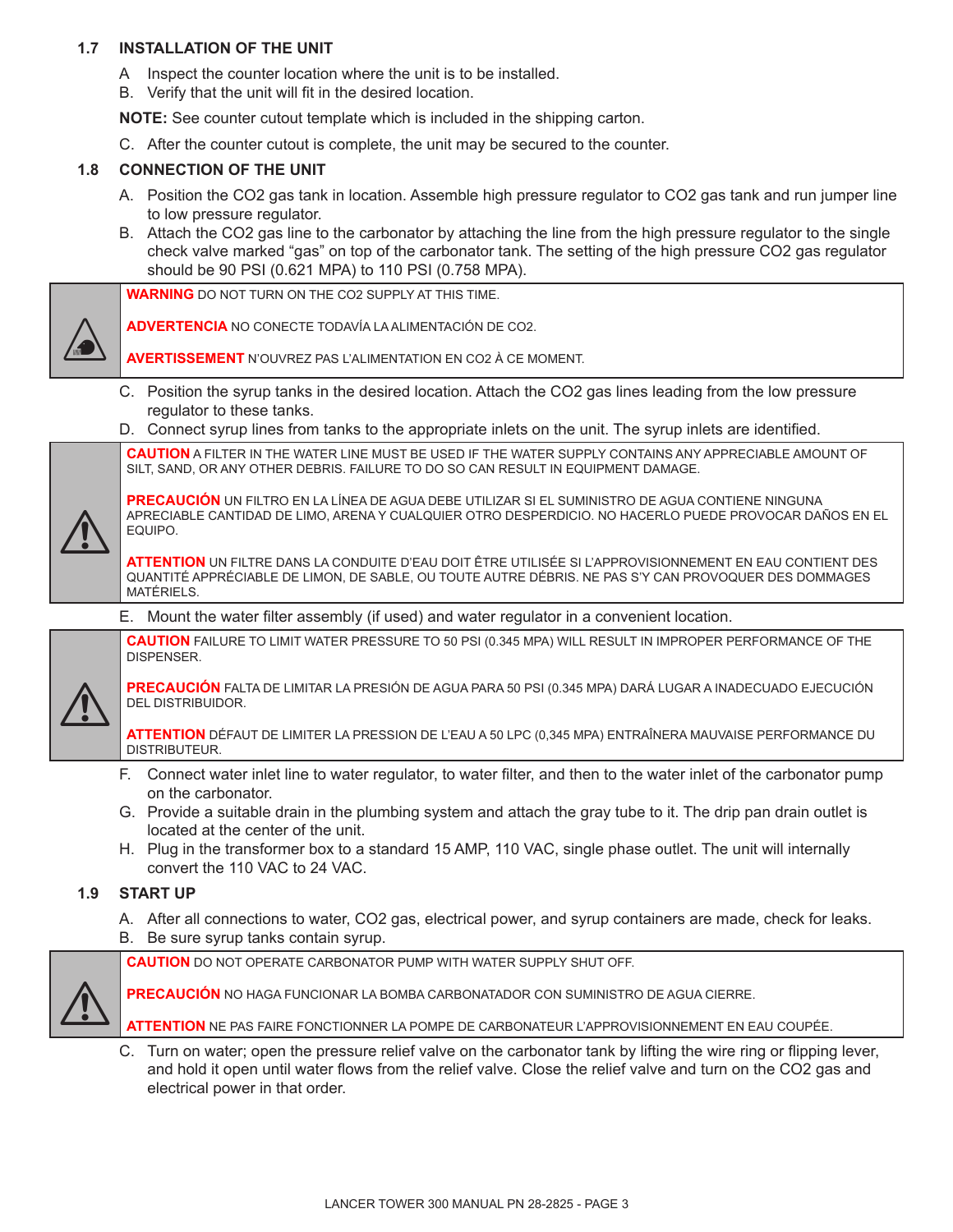- D. To fill all lines with water, cycle the carbonator several times by operating the dispensing valves.
	- 1. A low pressure gas regulator controls the flow of syrup to each dispensing valve. For proper operation of the valves, the pressure regulator should be set so that 40 PSI (0.276 MPA) is at the backblock of the valve.
	- 2. For diet type syrup, the tank pressures should be set at 10 PSI (0.069 MPA) (or as recommended by the syrup supplier). Additional pressure may be necessary, depending on the distance from the syrup tank to the unit.

# **1.10 ADJUSTING WATER FLOW (LEV®)**

- A. The water flow can be adjusted between 1.25 oz/sec (37 ml/sec) and 2.50 oz/sec (74 ml/sec) on all dispensing valves using the following procedures.
- B. The refridgeration unit should have been running for at least one (1) hour before you attempt to brix the valves. The drink temperature should be no higher than  $40^{\circ}F(4.4^{\circ}C)$  when the brix is set. This is best done after the unit has made an ice bank.
- C. Slide up ID panel until flow controls are exposed.
- D. Remove nozzle by twisting counter clockwise and pulling down.
- E. Remove diffuser by pulling down.
- F. Install Lancer (yellow) syrup separator (PN 54-0031) in place of nozzle.
- G. Activate dispensing valve to fill separator syrup tube.
- H. Hold a Lancer brix cup under the syrup separator and dispense water and syrup into cup for four (4) seconds. Divide number of ounces (ml) of water in cup by four (4) to determine water flow rate per second
- I. To obtain the proper flow, use a screwdriver to adjust water flow control.
- J. Repeat process for each valve.

# **1.11 ADJUSTING WATER TO SYRUP RATIO (BRIX)**

- A. Hold the Lancer brix cup under the syrup separator and activate valve. Check ratio (brix).
- B. To obtain the proper ratio, use screw-driver to adjust syrup flow control.
- C. Remove syrup separator.
- D. Install diffuser and nozzle.
- E. Slide ID panel DOWN.
- F. Repeat process for each valve.

 **NOTE:** In all cases of reassembly of valves involving o-rings, be sure the o-ring is lubricated with an FDA approved lubricant or water to prevent leakage or damage to the o-ring.

# **1.12 REPLENISHING SYRUP SUPPLY (5 GALLON TANKS)**

- A. To add syrup to a tank after the system is in operation, the following procedure should be used.
	- 1. Shut off CO2 gas supply system to syrup tanks.
	- 2. Snap off the self-sealing quick-coupler and allow gas in syrup tank to escape by pulling the outer shell of the quick-coupler toward the flexible line and allowing the whole connection to pull free.

**WARNING** TO AVOID POSSIBLE PERSONAL INJURY OR PROPERTY DAMAGE, DO NOT ATTEMPT TO REMOVE SYRUP TANK COVER UNTIL CO2 HAS BEEN RELEASED FROM TANK.



**ADVERTENCIA** PARA EVITAR POSIBLES LESIONES PERSONALES O DAÑOS MATERIALES, NO TRATE DE RETIRAR LA TAPA DEL TANQUE DE SOROPE HASTA QUE SE HAYA LIBERADO LA PRESIÓN DEL CO2 DEL TANQUE.

**AVERTISSEMENT** POUR ÉVITER DES BLESSURES OU DES DOMMAGES MATÉRIELS POSSIBLES, N'ESSAYEZ PAS DE RETIRER LE COUVERCLE DU RÉSERVOIR DE SIROP, JUSQU'A CE QUE DE LA PRESSION DE CO2 AIT ÉTÉ LIBÉRÉE DU RESERVOIR.

- 3. Remove the cover by pulling upward on the hinged locking bar.
- 4. Fill tank with appropriate syrup, leaving one inch (2.54 cm) of space for CO2 gas.
- 5. Replace locking cover insuring that the cover and cover gasket are properly aligned.
- 6. Snap on quick-coupler and lock it securely in place. Turn CO2 gas pressure ON. When properly connected, the gas will automatically enter the tank with an audible noise.

# **2. RECOMMENDED SERVICE AND MAINTENANCE**

# **2.1 SCHEDULED**

- A. Daily See Section 2.5 for daily cleaning.
- B Monthly See Section 2.6 for monthly cleaning.
- C. Periodic Sanitizing See sections 2.2, 2.3, and 2.4 for sanitizing requirements.
- D. As Needed Keep exterior surfaces (to include drip tray and cup rest) of dispenser cleaned with damp, clean cloth.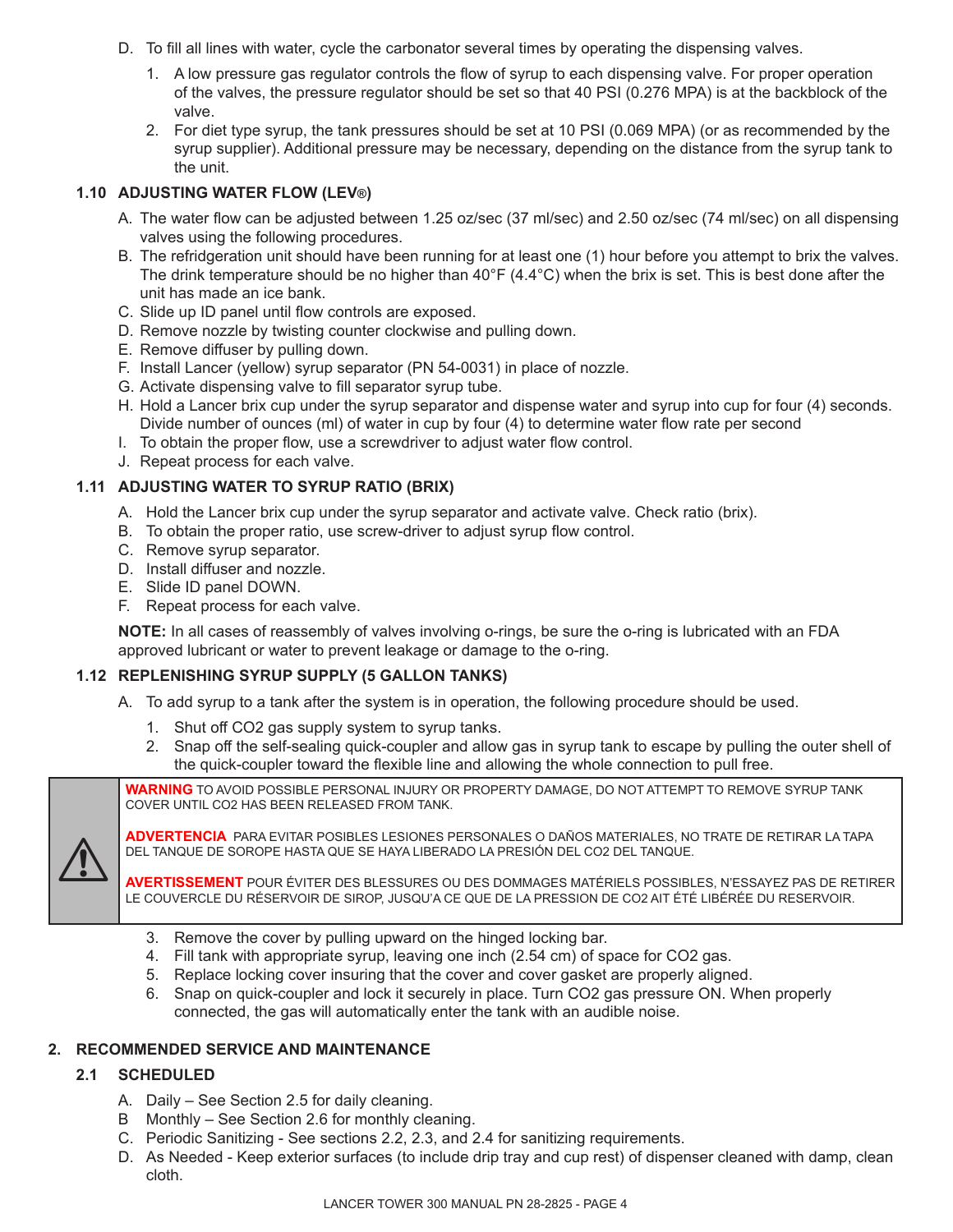# **2.2 CLEANING AND SANITIZING SYSTEMS**

- A. General Information
	- 1. Lancer equipment (new or reconditioned) is shipped from the factory cleaned and sanitized in accordance with NSF guidelines. The operator of the equipment must provide continuous maintenance as required by this manual and/or state and local health department guidelines to ensure proper operation and sanitation requirements are maintained.

 **NOTE:** The cleaning and sanitizing procedures provided herein pertain to the Lancer equipment identified by this manual. If other equipment is being cleaned, follow the guidelines established for that equipment.

 2. Cleaning and sanitizing should be accomplished only by trained personnel. Sanitary gloves are to be used during cleaning and sanitizing operations. Applicable safety precautions must be observed. Instruction warnings on the product being used must be followed.

**IMPORTANT:** Water lines are not to be disconnected during the cleaning and sanitizing of syrup lines to avoid contamination.

- 3. Recommended Preparation of Cleaning Solutions.
	- a. Cleaning solutions (for example, Ivory Liquid, Calgon, etc.) mixed with clean, potable water at a temperature of 90 to 110 degrees Fahrenheit should be used to clean equipment. The mixture ratio, using Ivory Liquid, is one (1) ounce of cleanser to two (2) gallons of water. A minimum of four (4) gallons of cleaning mixture should be prepared.

**NOTE:** Extended lengths of product lines may require that an additional volume of solution be prepared.

- b. Any equivalent cleanser may be used as long as it provides a caustic based, non-perfumed, easily rinsed mixture containing at least two (2) percent sodium hydroxide (NaOH).
- 4. Recommended Preparation of Sanitizing Solutions.
	- a. Sanitizing solutions should be prepared in accordance with the manufacturer's written recommendations and safety guidelines. Follow manufacturer's requirements so that the solution provides 200 parts per million (PPM) available chlorine at a temperature of 90°F to 120°F. A minimum of four (4) gallons of sanitizing solution should be prepared.

**NOTE:** Extended lengths of product lines may require that an additional volume of solution be prepared.

 b. Any sanitizing solution may be used as long as it is prepared in accordance with the manufacturer's written recommendations and safety guidelines, and provides 200 parts per million (PPM) available chlorine.

# **2.3 CLEANING AND SANITIZING FIGAL SYSTEMS**

 $\triangle$ 

A. Remove quick disconnect from syrup tank.

**CAUTION** DO NOT USE A WIRE BRUSH TO CLEAN VALVES.

**PRECAUCIÓN** NO USE UN CEPILLO DE ALAMBRE PARA LIMPIAR LAS VÁLVULAS.

**ATTENTION** NE PAS UTILISER UNE BROSSE MÉTALLIQUE POUR NETTOYER VANNES.

- B. Using a clean plastic bristle brush and a detergent soap solution prepared in accordance with the instructions in Section 2.2, scrub both valves of the disconnect. Rinse with clean, potable water.
- C. Using a mechanical spray bottle and a sanitizing solution prepared in accordance with the instructions in Section 2.2, spray both halves of the quick disconnects. Allow to air dry.

 **NOTE:** Please note that a fresh water rinse cannot follow sanitization of equipment. Purge only with the end use product. This is an NSF requirement.

- D. Connect syrup line to a syrup tank filled with clean, potable, room temperature water. Connect CO2 supply hose to tank and pressurize.
- E. Place waste container under applicable dispensing valve. Activate valve until water is dispensed. Flush and rinse line and fittings for a minimum of 60 seconds to remove all traces of residual product.

**NOTE:** Extended lengths of product lines may require additional time for flushing and rinsing lines.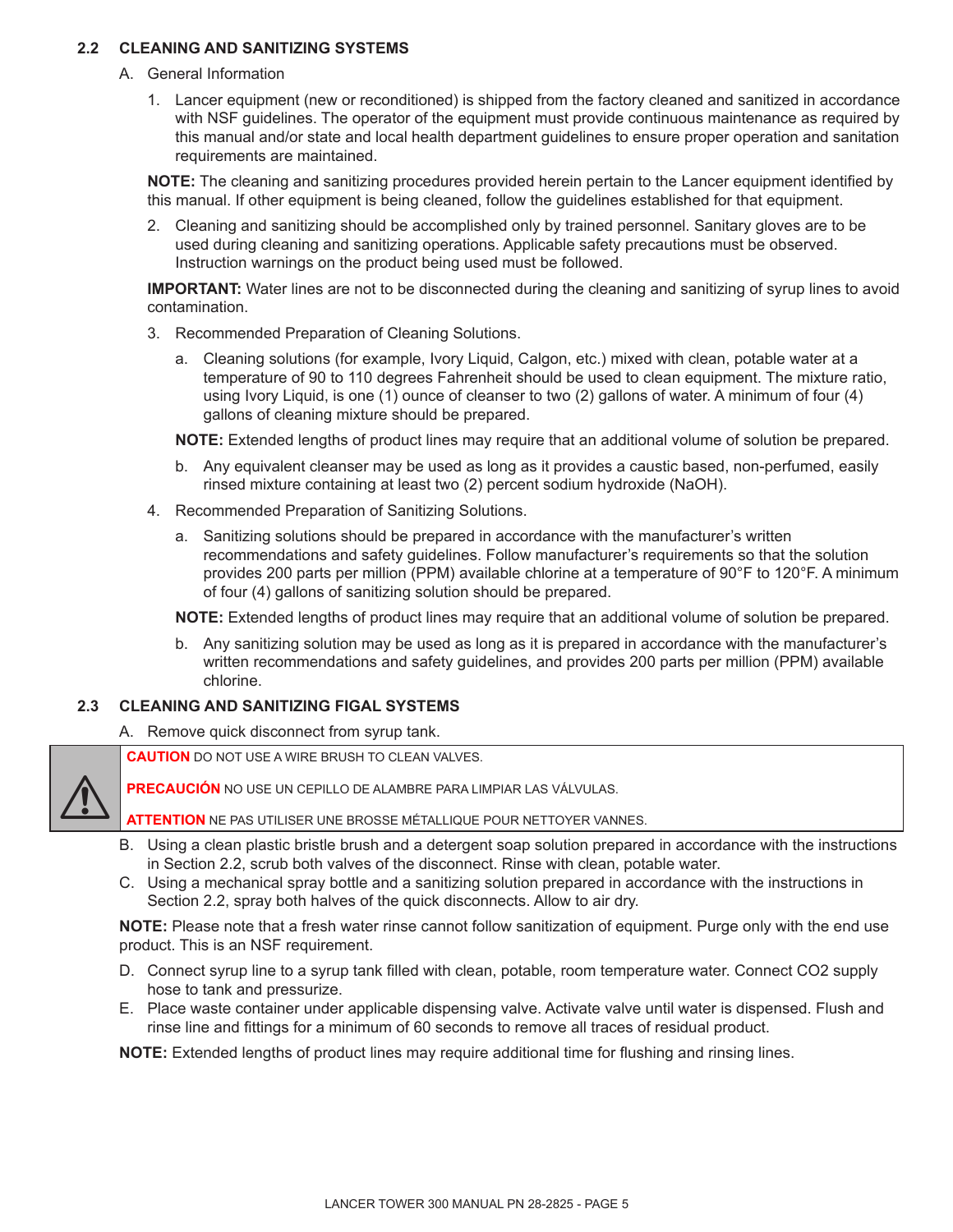# **2.3 CLEANING AND SANITIZING FIGAL SYSTEMS (CONTINUED)**

**WARNING** TO AVOID POSSIBLE PERSONAL INJURY OR PROPERTY DAMAGE, DO NOT ATTEMPT TO REMOVE SYRUP TANK COVER UNTIL CO2 HAS BEEN RELEASED FROM TANK.

 $\triangle$ 

**ADVERTENCIA** PARA EVITAR POSIBLES LESIONES PERSONALES O DAÑOS MATERIALES, NO TRATE DE RETIRAR LA TAPA DEL TANQUE DE SOROPE HASTA QUE SE HAYA LIBERADO LA PRESIÓN DEL CO2 DEL TANQUE.

**AVERTISSEMENT** POUR ÉVITER DES BLESSURES OU DES DOMMAGES MATÉRIELS POSSIBLES, N'ESSAYEZ PAS DE RETIRER LE COUVERCLE DU RÉSERVOIR DE SIROP, JUSQU'A CE QUE DE LA PRESSION DE CO2 AIT ÉTÉ LIBÉRÉE DU RESERVOIR.

- F. Disconnect CO2 supply hose from the water filled syrup tank.
- G. Prepare cleaning solution as described in Section 2.2 above. Fill a tank with cleaning solution. Connect syrup line to the tank. Connect CO2 supply hose to tank and pressurize.
- H. Place waste container under applicable dispensing valve. Activate valve and draw cleaning solution through lines for a minimum of 60 seconds. This will ensure line is flushed and filled with cleaning solution. Allow line to stand for at least 30 minutes.

**NOTE:** Extended lengths of product lines may require additional time for flushing and filling lines.

- I. Disconnect CO2 supply hose from the tank.
- J. Connect syrup line to a tank filled with clean, potable, water at a temperature of 90°F to 110°F. Connect CO2 supply hose to tank and pressurize.
- K. Place waste container under applicable dispensing valve. Activate valve to flush and rinse line and fittings for a minimum of 60 seconds to remove all traces of cleaning solution. Continue rinsing until testing with phenolpthalein shows that the rinse water is free of residual detergent.
- L. Disconnect CO2 supply hose from the tank.
- M. Fill a tank with sanitizing solution. Connect syrup line to the tank. Connect CO2 supply hose to tank and pressurize.
- N. Remove dispensing valve nozzle (twist and pull down) and pull out center mixing baffle. Using a plastic bristle brush and detergent soap solution scrub the nozzle, mixing baffle, bottom of dispensing valve, and cup lever. Rinse with clean water.
- O. Reassemble mixing baffle and nozzle.
- P. Place waste container under applicable dispensing valve. Activate valve and draw sanitizing solution through line for a minimum of 60 seconds. This will ensure line is flushed and filled with sanitizing solution. Allow line to stand for at least 30 minutes.
- Q. Disconnect CO2 supply hose from the tank.
- R. Reconnect syrup lines to syrup containers (for example, quick disconnects, figal containers, etc.) and ready unit for operation.

**WARNING** FLUSH SANITIZING SOLUTION FROM SYRUP SYSTEMS AS INSTRUCTED. RESIDUAL SANITIZING SOLUTION LEFT IN SYSTEM COULD CREATE HEALTH HAZARD.



**ADVERTENCIA** ENJUAGUE SOLUCIÓN DESINFECTANTE DE SISTEMAS DE JARABE SEGÚN LAS INSTRUCCIONES. RESIDUAL SOLUCIÓN DESINFECTANTE SISTEMA DE IZQUIERDA EN PODRÍA GENERAR RIESGOS PARA LA SALUD.

**AVERTISSEMENT** RINCER D'ASSAINISSEMENT SOLUTION DE SYSTÈMES DE SIROP COMME INDIQUÉ. RESIDUAL SOLUTION DÉSINFECTANTE GAUCHE DANS UN SYSTÈME POURRAIT CREER DANGER POUR LA SANTÉ.

S. Draw drinks and refill lines with end product to flush sanitizing solution from the dispenser.

 **NOTE:** Please note that a fresh water rinse cannot follow sanitization of equipment. Purge only with the end use product. This is an NSF requirement.

- T. Test dispenser in normal manner for proper operation. Taste dispensed product to ensure there is no off-taste. If off-taste is found, additional flushing of syrup system may be required.
- U. Repeat cleaning, rinsing, and sanitizing procedures for each valve/syrup circuit.
- V. Clean exterior of unit as instructed in Section 2.6.
- W. Using a spray bottle of sanitizing solution, spray the underside of all dispenser valves, valve spouts and cup levers. Allow to air dry.

 **NOTE:** Thoroughly rinse inside and outside of syrup tank that was used for sanitizing solution with plain water to remove all solution residue.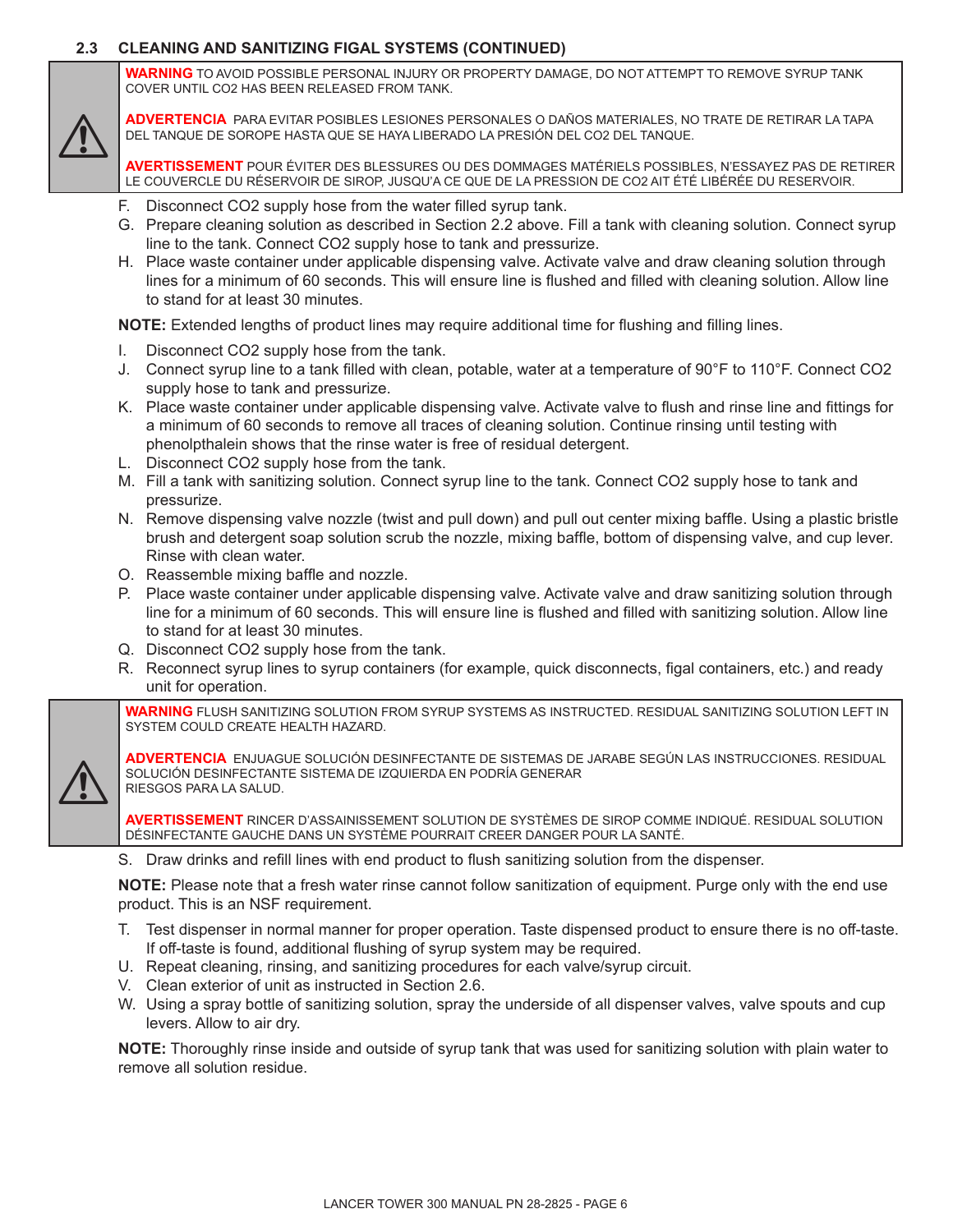# **2.4 CLEANING AND SANITIZING BAG-IN-BOX (BIB) SYSTEMS**

- A. Disconnect syrup quick disconnect coupling from syrup packages and connect coupling to a bag valve removed from an empty Bag-in-Box package.
- B. Place end of syrup inlet line, with bag valve attached, in a clean container filled with clean, potable, room temperature water.
- C. Place waste container under applicable dispensing valve. Activate valve until water is dispensed. Flush and rinse line and fittings for a minimum of 60 seconds to remove all traces of residual product.

**NOTE:** Extended lengths of product lines may require additional time for flushing and rinsing lines.

- D. Prepare cleaning solution as described in Section 2.2 above. Place end of syrup inlet line in container filled with cleaning solution.
- E. Place waste container under applicable dispensing valve. Activate valve and draw cleaning solution through lines for a minimum of 60 seconds. This will ensure line is flushed and filled with cleaning solution. Allow line to stand for at least 30 minutes.
- F. Place end of syrup inlet line in a clean container filled with clean, potable, water at a temperature of 90°F to 110°F.
- G. Place waste container under applicable dispensing valve. Activate valve to flush and rinse line and fittings for a minimum of 60 seconds to remove all traces of cleaning solution. Continue rinsing until testing with phenolpthalein shows that the rinse water is free of residual detergent.
- H. Prepare sanitizing solution as described in Section 2.2 above. Place end of syrup inlet line in container filled with sanitizing solution which has been prepared.
- I. Activate valve and draw sanitizing solution through line for a minimum of 60 seconds. This will ensure line is flushed and filled with sanitizing solution. Allow line to stand for at least 30 minutes.
- J. Remove bag valve from quick disconnect coupling and reconnect syrup inlet line to syrup package. Ready unit for operation.

**WARNING** FLUSH SANITIZING SOLUTION FROM SYRUP SYSTEMS AS INSTRUCTED. RESIDUAL SANITIZING SOLUTION LEFT IN SYSTEM COULD CREATE HEALTH HAZARD.



**ADVERTENCIA** ENJUAGUE SOLUCIÓN DESINFECTANTE DE SISTEMAS DE JARABE SEGÚN LAS INSTRUCCIONES. RESIDUAL SOLUCIÓN DESINFECTANTE SISTEMA DE IZQUIERDA EN PODRÍA GENERAR RIESGOS PARA LA SALUD.

**AVERTISSEMENT** RINCER D'ASSAINISSEMENT SOLUTION DE SYSTÈMES DE SIROP COMME INDIQUÉ. RESIDUAL SOLUTION DÉSINFECTANTE GAUCHE DANS UN SYSTÈME POURRAIT CREER DANGER POUR LA SANTÉ.

K. Draw drinks and refill lines with end product to flush sanitizing solution from the dispenser.

 **NOTE:** Please note that a fresh water rinse cannot follow sanitization of equipment. Purge only with the end use product. This is an NSF requirement.

- L. Test dispenser in normal manner for proper operation. Taste dispensed product to ensure there is no off-taste. If off-taste is found, additional flushing of syrup system may be required.
- M. Repeat cleaning, rinsing, and sanitizing procedures for each valve circuit.

# **2.5 VALVES**

- A. Valves may be cleaned and sanitized (see preparation in Section 2.2) in the same manner.
	- 1. Remove cover and disconnect power so the valve will not be activated during the cleaning procedure. Remove nozzle and diffuser. Wash these parts in cleaning solution; then immerse them in a bath of sanitizing solution for 15 minutes.
	- 2. Visually inspect around nozzle area for syrup residue. This area may be cleaned with warm water and cloth or with the nozzle brush supplied. Wipe off dispensing lever.
	- 3. Wearing sanitary gloves, remove, drain and air dry the nozzle and diffuser.
	- 4. Wearing sanitary gloves, replace diffuser, twist nozzle in place.
	- 5 Connect power and replace cover. Valve is ready for operation.